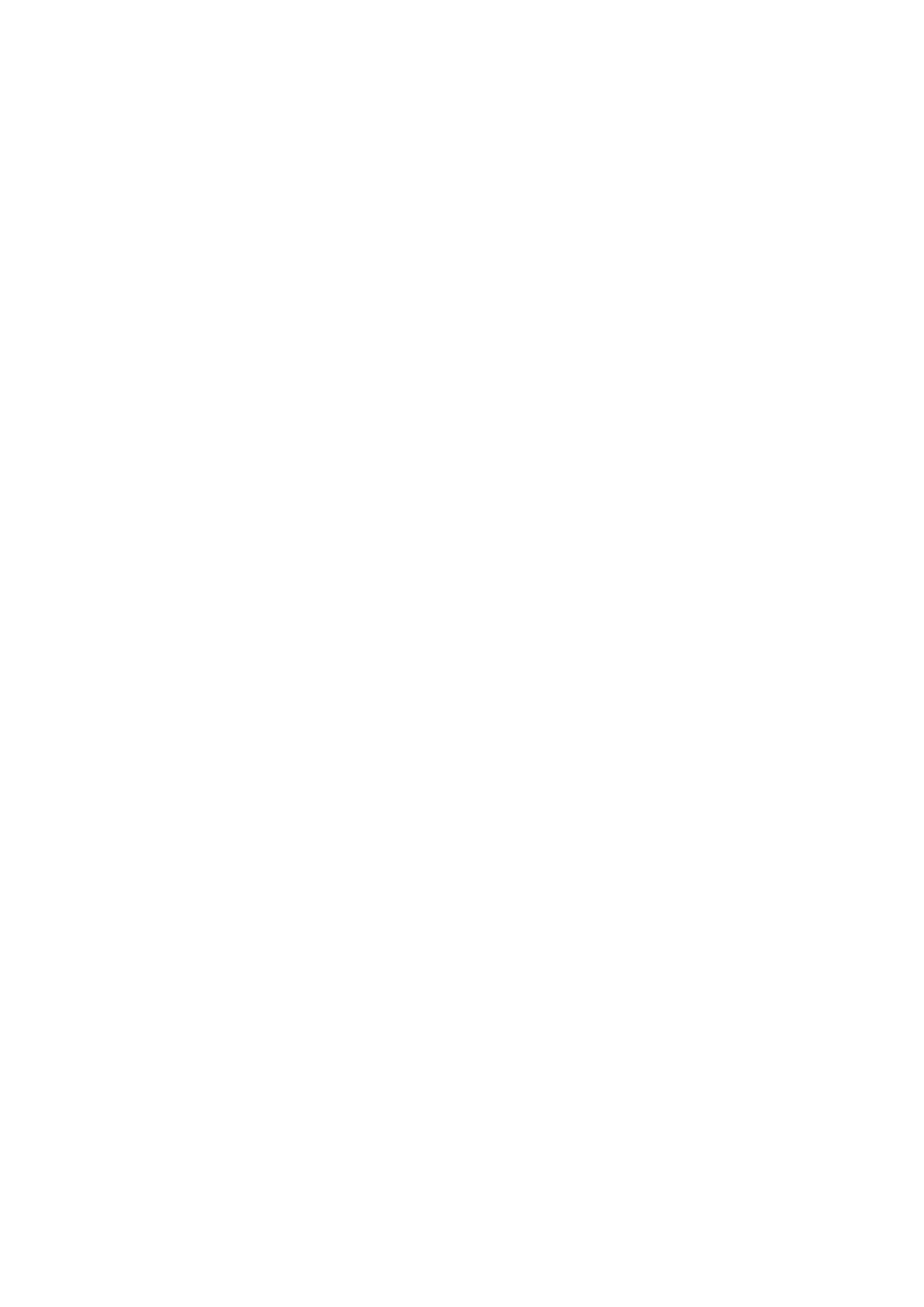

# **1 Welcome**

Kua uru mai a hau kaha, a hau maia, a hau ora, a hau nui, Ki runga, ki raro, ki roto, ki waho Rire, rire hau…pai marire

Translation (non-literal) - Rama Ormsby Let the winds bring us inspiration from beyond, Invigorate us with determination and courage to achieve our aspirations for abundance and sustainability Bring the calm, bring all things good, bring peace… good peace.

# **2 Apologies**

Resolution number WAI/2022/22

MOVED by Member B Upchurch, seconded by Deputy Chairperson N Robins:

#### **That the Waiheke Transport Forum:**

**a) accept the apology from members Chris Howard, Sergant Raymond and Robin Tucker.**

**CARRIED**

### **3 Declaration of Interest**

There were no declarations of interest.

### **4 Confirmation of Minutes**

Resolution number WAI/2022/23

MOVED by Deputy Chairperson N Robins, seconded by Member T King-Turner:

#### **That the Waiheke Transport Forum:**

**a) confirm the minutes of its ordinary meeting, held on Wednesday, 4 May 2022, as true and correct.**

**CARRIED**

# **5 Leave of Absence**

There were no leaves of absence.

#### **6 Acknowledgements**

There were no acknowledgements.

**7 Petitions**

There were no petitions.

#### **8 Deputations**

# **8.1 Deputation - Andrew Charlesworth - Big Street Bikers**

Resolution number WAI/2022/24

MOVED by Chairperson G Crawford, seconded by Member T King-Turner: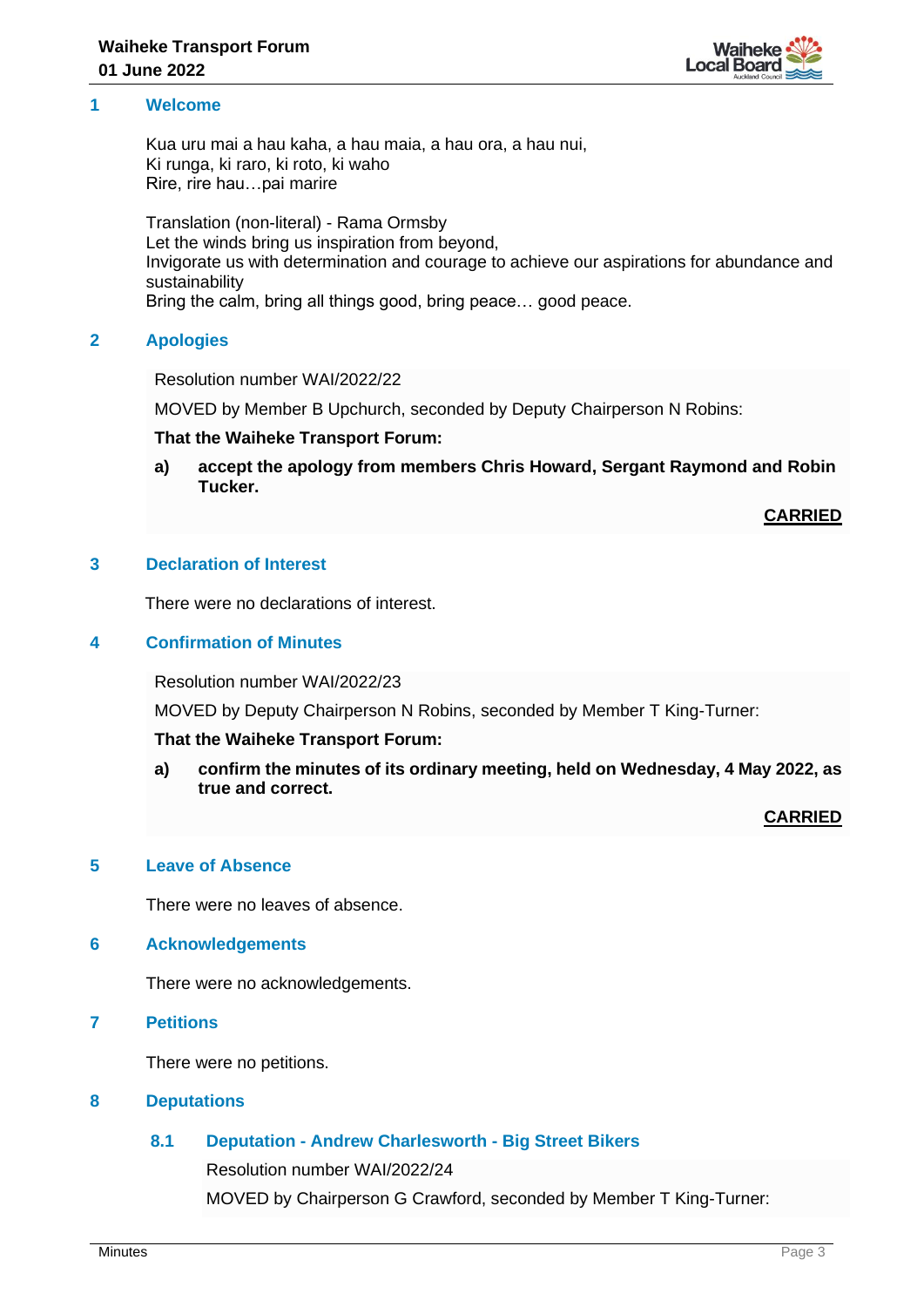

**That the Waiheke Transport Forum:**

**a) thank Cleve from Big Street Bikers for his attendance and presentation.**

**CARRIED**

#### **9 Public Forum**

There was no public forum.

# **10 Extraordinary Business**

### **11 Auckland Transport Report - May 2022**

Resolution number WAI/2022/25

MOVED by Member B Upchurch, seconded by Deputy Chairperson N Robins:

#### **That the Waiheke Transport Forum:**

**a) receive the Auckland Transport May 2022 update as presented to the Waiheke Local Board on 25 May 2022.**

**CARRIED**

# **Suspension of Standing Orders**

Resolution number WAI/2022/26

MOVED by Chairperson G Crawford, seconded by Deputy Chairperson N Robins:

#### **That the Waiheke Transport Forum:**

**a) suspend standing orders 7.7.6 and 7.8.3 to enable open dialogue between members.**

**CARRIED**

# **Resumption of Standing Orders**

Resolution number WAI/2022/27

MOVED by Chairperson G Crawford, seconded by Deputy Chairperson N Robins:

**That the Waiheke Transport Forum:**

**a) resume standing orders.**

# **CARRIED**

#### **12 Informal discussion items**

Resolution number WAI/2022/28

MOVED by Member T King-Turner, seconded by Chairperson G Crawford:

#### **That the Waiheke Transport Forum:**

- **a) note the informal discussion items.**
	- **i. Discussion on the Waiheke Climate Action Plan: Leslie Stone - Low Carbon Activator and Greer Rasmussen – Low Carbon Specialist, Auckland Council.**
	- **ii. Transport Capital Projects update – Mark Inglis, Local Board Services and Tony King Turner. Forum members supported the board's prioritisation of**